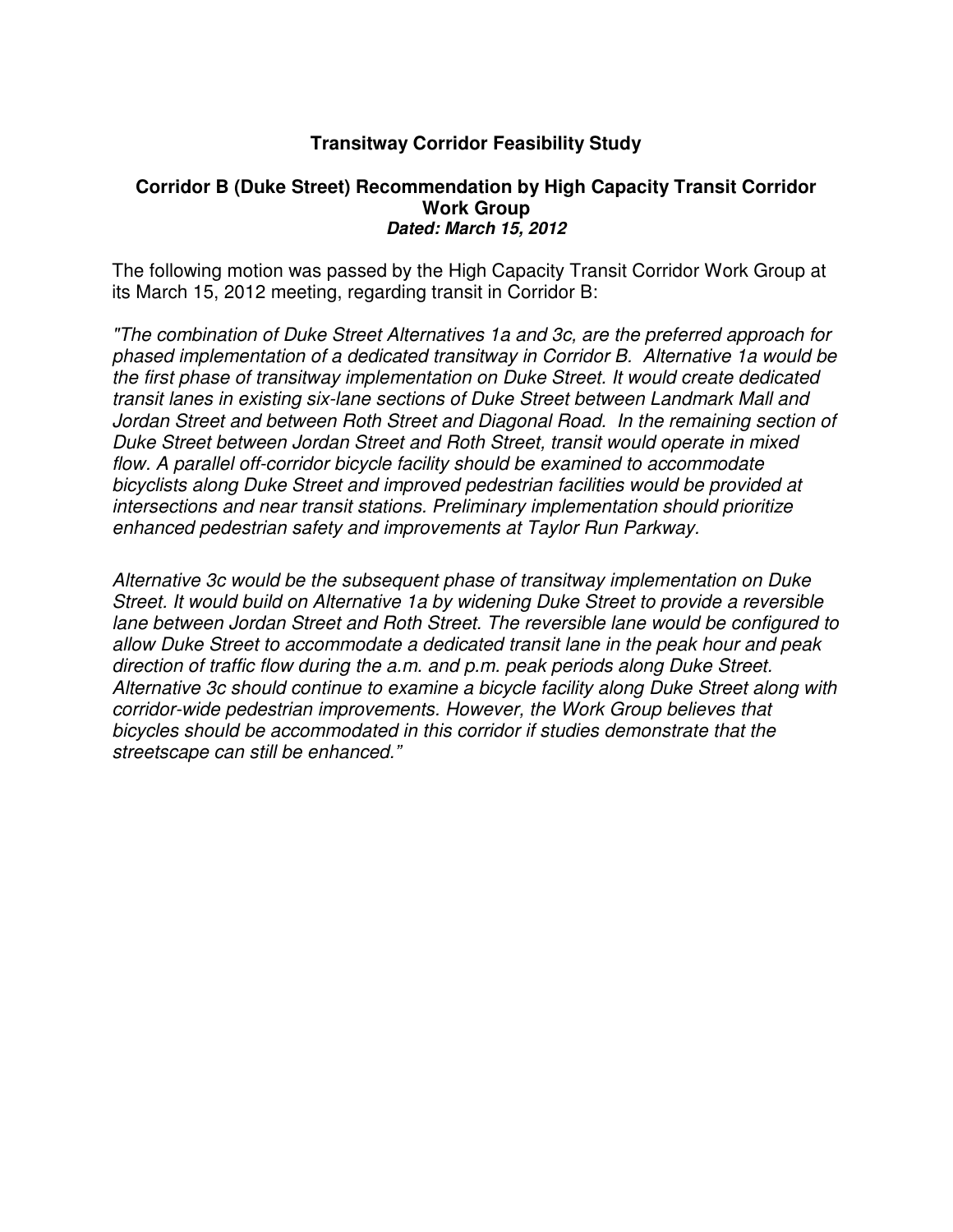## **Alternative 1A**



#### **Description**

- Transit in mixed flow on existing 4-lane segments and in dedicated lanes on existing 6 lane segments. Curb lanes would also allow right-turns for general purpose traffic.
- Transitway uses queue jumps to avoid congestion and reduce disruption to Duke Street traffic.
- Adds a westbound lane between Jordan Street and Gordon Street, converting service road from two-way to one-way.
- Adds a westbound lane between Wheeler Ave and S. Quaker Lane.
- Realigns eastbound on-ramp at Telegraph Road and access to adjacent property
- Examines an off-Duke Street facility / route to accommodate bicyclists.